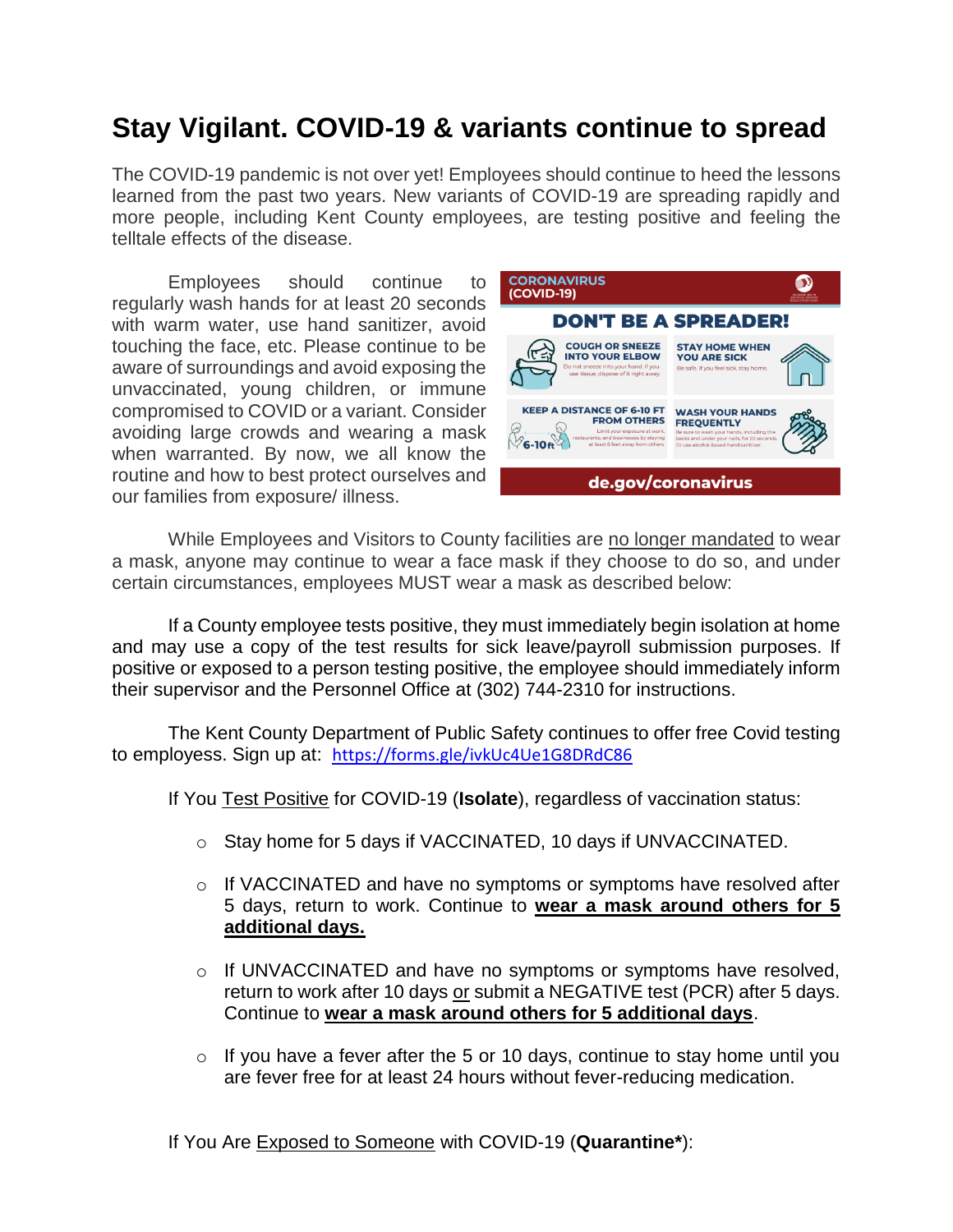- o Stay home for 5 days if UNVACCINATED\*. After that continue to **wear a mask around others for 5 additional days.**
	- **Test on day 5.**
	- If you develop symptoms, get a test and stay home for 10 days
- o Stay home for 5 days if VACCINATED but NOT BOOSTED\* when eligible (\**5 to 6 months after 2nd shot of Pfizer/Moderna* ). After that continue to **wear a mask around others for 5 additional days.**
	- **Test on day 5 if possible.**
	- If you develop symptoms get a test and stay home for 10 days
- o Fully VACCINATED & BOOSTED at least time or not yet eligible for a booster, then report to work and **wear a mask around others for 10 days.**
	- Test on day 5, if possible.
	- If you develop symptoms get a test and stay home.

COVID-19 testing and vaccination sites are still available and accessible in Delaware. Employees with questions regarding COVID-19 testing should consult the Division of Public Health website: [https://coronavirus.delaware.gov](https://coronavirus.delaware.gov/)

Approved face masks includes tight fitting woven cloth or paper designed for such purpose with ear loops and covering the entire nose and mouth (Neck gaiters/face shields are not approved).

Employees absent from work for a COVID-19 related reason such as symptoms; positive test; exposure or close contact to someone testing positive, with symptoms, or in close contact with another such person; screening question failure; Division of Public Health or other directive; quarantine/isolation order; school or childcare issues related to COVID-19; etc. must use accrued sick leave. Available personal leave, compensatory time, or vacation may also be used/will be used if sufficient sick leave is not available. Submit a copy of any test results to the Personnel Office.

Employees directed to remain home should not return to the workplace for any reason until authorized/directed to do so. Employees are responsible for maintaining regular contact with their Department Head or appropriate supervisor during COVID related isolation or quarantine and after the initial call, update the Personnel Director if health conditions change. Each exposure is assessed individually based upon the specific information provided by the employee and CDC/DPH guidance.

According to the CDC, people infected with the COVID or variants often report a headache or feeling fatigue/out of sorts. While others experience the well-known flu-like symptoms of cough, sore throat, fever, breathing issues, body aches, nausea, loss of taste or smell, congestion, etc. Some infected with a variant or COVID report no symptoms at all.